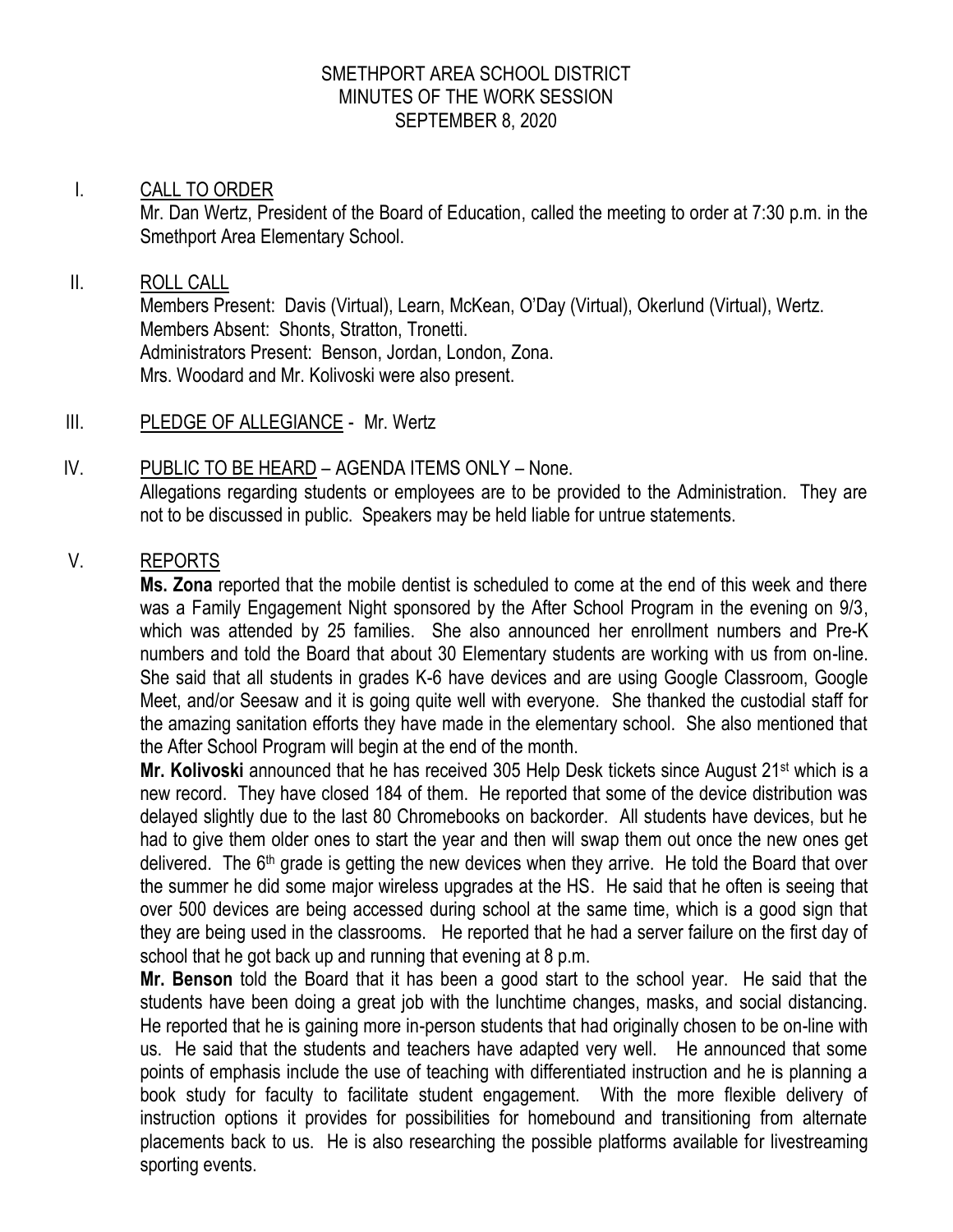Minutes of the Work Session September 8, 2020 Page 2

- VI. COMMUNICATIONS None.
- VII. OLD BUSINESS None.
- VIII. NEW BUSINESS The following items were discussed:
	- 1. To consider approving the Substitute Teacher's rate of pay at \$100 per day starting Day 1 of Substituting, retroactive to August 26, 2020.
	- 2. To consider approving the following addition(s) to the Substitute Teacher's list for the 2020-21 school year (pending proper paperwork): Judy Kessler, Kane
	- 3. To consider approving the following addition(s) to the Substitute Support Staff list for the 2020-21 school year (pending proper paperwork): Regina Dudley, Smethport, Cafeteria / Custodial
	- 4. To consider approving a Special Education Teacher for the 2020-21 school year.
	- 5. To consider approving Temporary Year-Long Substitute Teachers for the 2020-21 school year.
	- 6. To consider approving Temporary Year-Long Substitute Aides for the 2020-21 school year.
	- 7. To consider approving a Temporary Year-Long Substitute Custodian for the 2020-21 school year.
	- 8. To consider retracting the hire of Kelly Foltz as Mentor for Haley Geis for the 2020-21 school year.
	- 9. To consider re-assignments of Mentors.
	- 10. To consider hiring Mentors for Special Education Teachers.
	- 11. To consider approving a Clerical / Instructional Aide at the High School.
	- 12. To consider approving Judy Kessler to substitute in the HS English position, created by Ms. Cheatle's Medical Leave of Absence, from approximately September 8, 2020 to October 16, 2020 at Category I Bachelors, Step 1 per diem.

<sup>13.</sup> To consider the appointments of the following supplemental positions for the 2020-21 school year: *The following stipulations shall apply to all supplemental positions and hires for the summer of 2020 and the 2020-2021 School Year. If the temporary work position, extra hours, season or activity is not completed, these positions will be paid on a pro-rated*  basis from the first date of student-involved activities/work until the end of the activity/work. SASD will consider any future *guidance on supplemental pay that clarifies an appropriate direction related to paying supplemental positions for activities not completed.*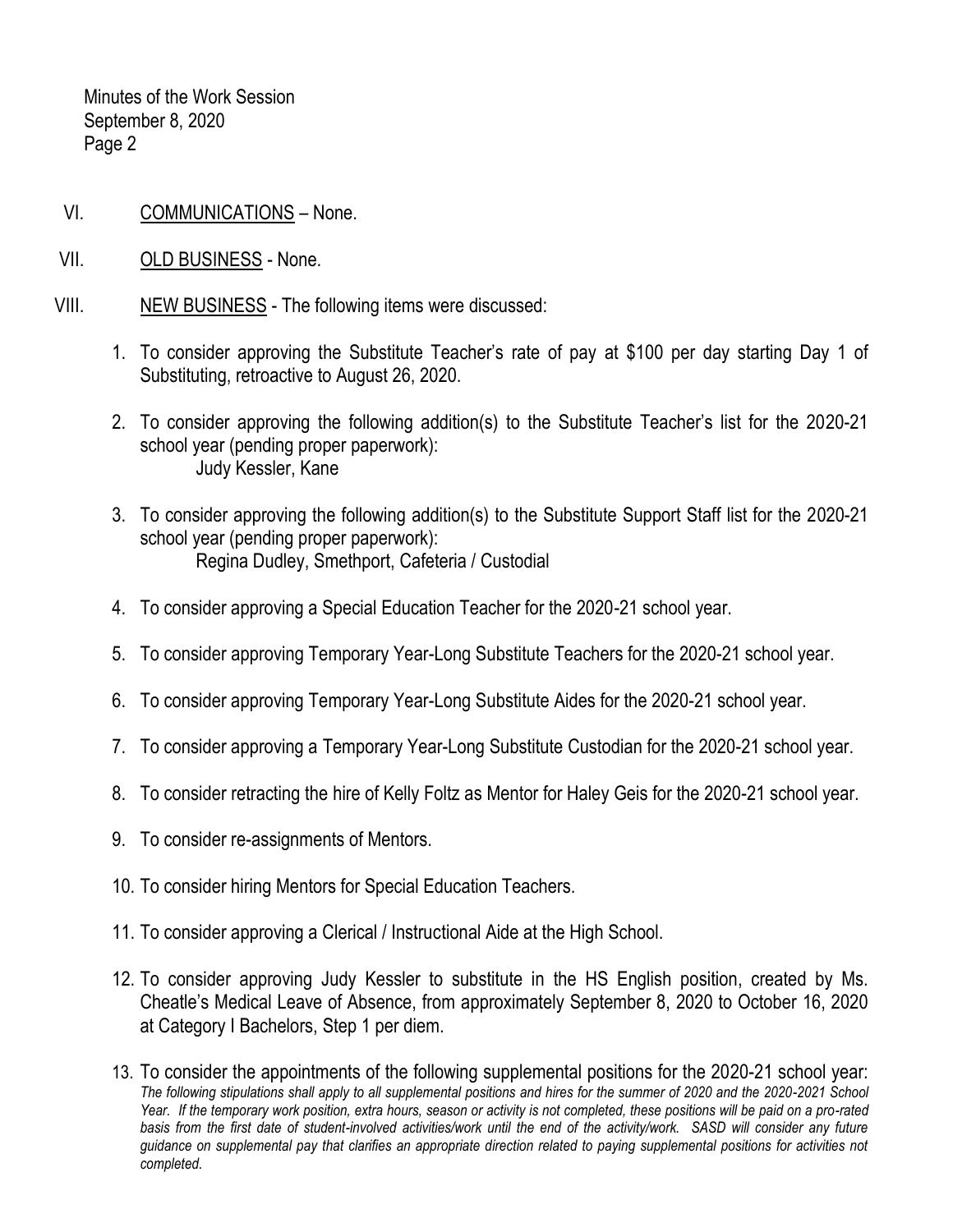Minutes of the Work Session September 8, 2020 Page 3

- 14. To consider approving meal delivery for At Home Distance Learning students and Extension of Seamless Summer Option.
- 15. To consider approving Policy #815.1 Livestream Video.
- 16. To consider approving changes to the 2020-2021 school calendar.
- 17. To consider the slate of PSBA Candidates for 2021.

# **INFORMATION ITEMS:**

- $\triangleright$  The Board of Education will be given the following policies for first reading with subsequent approval in October, 2020:
	- #103 Discrimination / Title IX Sexual Harassment Affecting Students
	- #104 Discrimination / Title IX Sexual Harassment Affecting Staff
	- #203 Immunizations and Communicable Diseases
	- #209 Health Examinations / Screenings
	- $\bullet$  #247 Hazing
	- #249 Bullying / Cyberbullying
	- #252 Dating Violence
	- $\bullet$  #309.1 Telework
	- #314 Physical Examination
	- #317.1 Educator Misconduct
	- #318 Attendance and Tardiness
	- #331 Job Related Expenses
	- #332 Working Periods
	- $\bullet$  #334 Sick Leave
	- #340 Responsibility for Student Welfare
	- #705 Facilities and Workplace Safety
	- #803 School Calendar
	- #824 Maintaining Professional Adult / Student Boundaries
	- #904 Public Attendance at School Events
	- #907 School Visitors